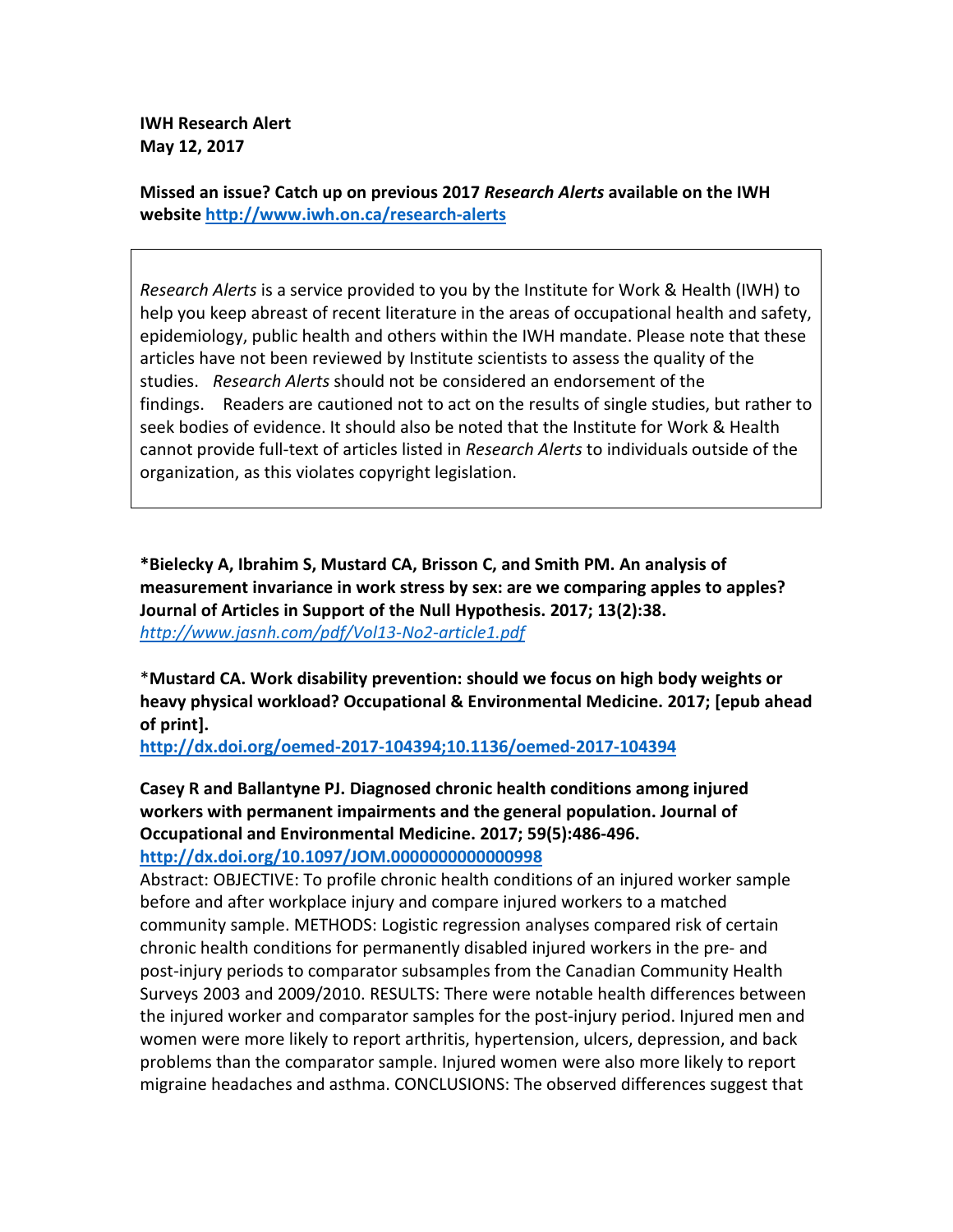permanently impaired injured workers experience more rapidly accelerated health declines than other aging workers, and this outcome is gendered

## **Chaimani A, Caldwell DM, Li T, Higgins JPT, and Salanti G. Additional considerations are required when preparing a protocol for a systematic review with multiple interventions. Journal of Clinical Epidemiology. 2017; 83:65-74. http://dx.doi.org/10.1016/j.jclinepi.2016.11.015**

Abstract: OBJECTIVES: The number of systematic reviews that aim to compare multiple interventions using network meta-analysis is increasing. In this study, we highlight aspects of a standard systematic review protocol that may need modification when multiple interventions are to be compared. STUDY DESIGN AND SETTING: We take the protocol format suggested by Cochrane for a standard systematic review as our reference and compare the considerations for a pairwise review with those required for a valid comparison of multiple interventions. We suggest new sections for protocols of systematic reviews including network meta-analyses with a focus on how to evaluate their assumptions. We provide example text from published protocols to exemplify the considerations. CONCLUSION: Standard systematic review protocols for pairwise meta-analyses need extensions to accommodate the increased complexity of network meta-analysis. Our suggested modifications are widely applicable to both Cochrane and non-Cochrane systematic reviews involving network meta-analyses

# **Choe S and Leite F. Assessing safety risk among different construction trades: quantitative approach. Journal of Construction Engineering and Management. 2017; 143(5):1-**

**http://dx.doi.org/10.1061/(ASCE)CO.1943-7862.0001237**

**Choi B, Ahn S, and Lee S. Role of social norms and social identifications in safety behavior of construction workers I: theoretical model of safety behavior under social influence. Journal of Construction Engineering and Management. 2017; 143(5):1 http://dx.doi.org/10.1061/(ASCE)CO.1943-7862.0001271** 

**Choi B and Lee S. Role of social norms and social identifications in safety behavior of construction workers II: group analyses for the effects of cultural backgrounds and organizational structures on social influence process. Journal of Construction http://dx.doi.org/10.1061/(ASCE)CO.1943-7862.0001254**

## **De Cocker K, De Bourdeaudhuij I, Cardon G, and Vandelanotte C. What are the working mechanisms of a web-based workplace sitting intervention targeting psychosocial factors and action planning? BMC Public Health. 2017; 17(1):382 http://dx.doi.org/10.1186/s12889-017-4325-5**

Abstract: BACKGROUND: Office workers demonstrate high levels of sitting on workdays. As sitting is positively associated with adverse health risks in adults, a theory-driven web-based computer-tailored intervention to influence workplace sitting, named 'Start to Stand,' was developed. The intervention was found to be effective in reducing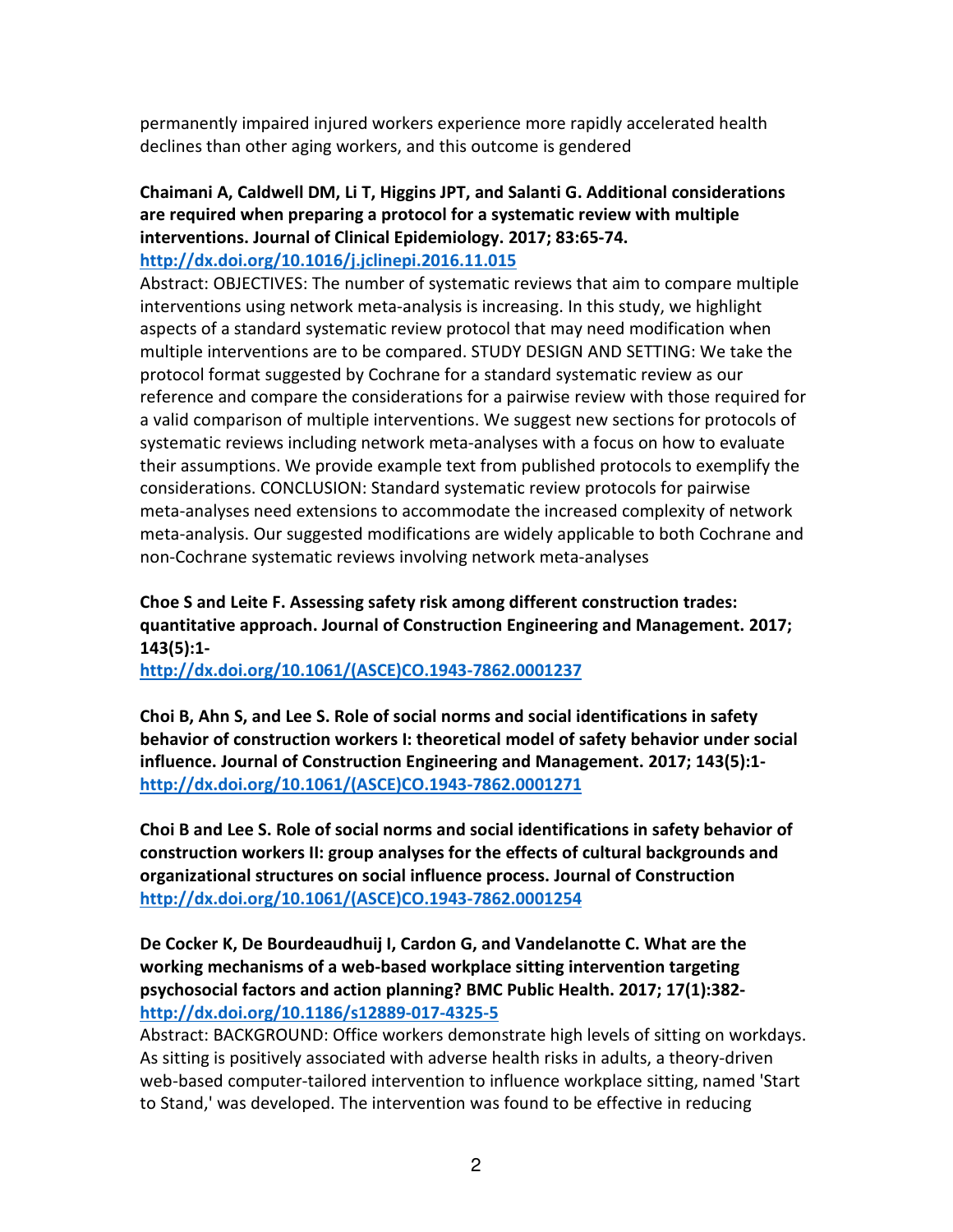self-reported workplace sitting among Flemish employees. The aim of this study was to investigate through which mechanisms the web-based computer-tailored intervention influenced self-reported workplace sitting. METHODS: Employees (n = 155) participated in a clustered randomised controlled trial and reported socio-demographics (age, gender, education), work-related (hours at work, employment duration), health-related (weight and height, workplace sitting and physical activity) and psychosocial (knowledge, attitudes, self-efficacy, social support, intention regarding (changing) sitting behaviours) variables at baseline and 1-month follow-up. The product-of-coefficients test of MacKinnon based on multiple linear regression analyses was conducted to examine the mediating role of five psychosocial factors (knowledge, attitudes, self-efficacy, social support, intention). The influence of one self-regulation skill (action planning) in the association between the intervention and self-reported workplace sitting time was investigated via moderation analyses. RESULTS: The intervention had a positive influence on knowledge (p = 0.040), but none of the psychosocial variables did mediate the intervention effect on self-reported workplace sitting. Action planning was found to be a significant moderator (p < 0.001) as the decrease in self-reported workplace sitting only occurred in the group completing an action plan. CONCLUSIONS: Future interventions aimed at reducing employees' workplace sitting are suggested to focus on self-regulatory skills and promote action planning when using web-based computer-tailored advice. TRIAL REGISTRATION: Clinicaltrials.gov NCT02672215 ; (Archived by WebCite at https://clinicaltrials.gov/ct2/show/NCT02672215 )

# **Fouad AM, Waheed A, Gamal A, Amer SA, Abdellah RF, and Shebl FM. Effect of Chronic Diseases on Work Productivity: A Propensity Score Analysis. Journal of Occupational & Environmental Medicine. 2017; 59(5):480-485.**

#### **http://dx.doi.org/10.1097/JOM.0000000000000981**

Abstract: OBJECTIVE: The aim of this study was to evaluate the effect of chronic disease(s) on work productivity. METHODS: Using the Health & Work Performance Questionnaire, information was collected from 516 workers on chronic disease status and work productivity. Propensity-score matching was performed to identify matched-pairs of workers. RESULTS: In the propensity-score matched sample, workers with chronic diseases were more likely to have increased absenteeism and presenteeism rates, 6.34 and 2.36 times the rates if no chronic diseases, respectively. In addition, they had greater odds for getting negative critical work incidents and less odds for positive incidents than none or balanced status. Multimorbidity showed more significant increase in absenteeism and presenteeism rates, as well as increased odds for excess negative critical work incidents. CONCLUSION: Chronic disease(s) can significantly reduce work productivity by increasing absenteeism, presenteeism, and net negative critical incidents

# **Liukko J and Kuuva N. Cooperation of return-to-work professionals: the challenges of multi-actor work disability management. Disability & Rehabilitation. 2017; 39(15):1466-1473.**

**http://dx.doi.org/10.1080/09638288.2016.1198428**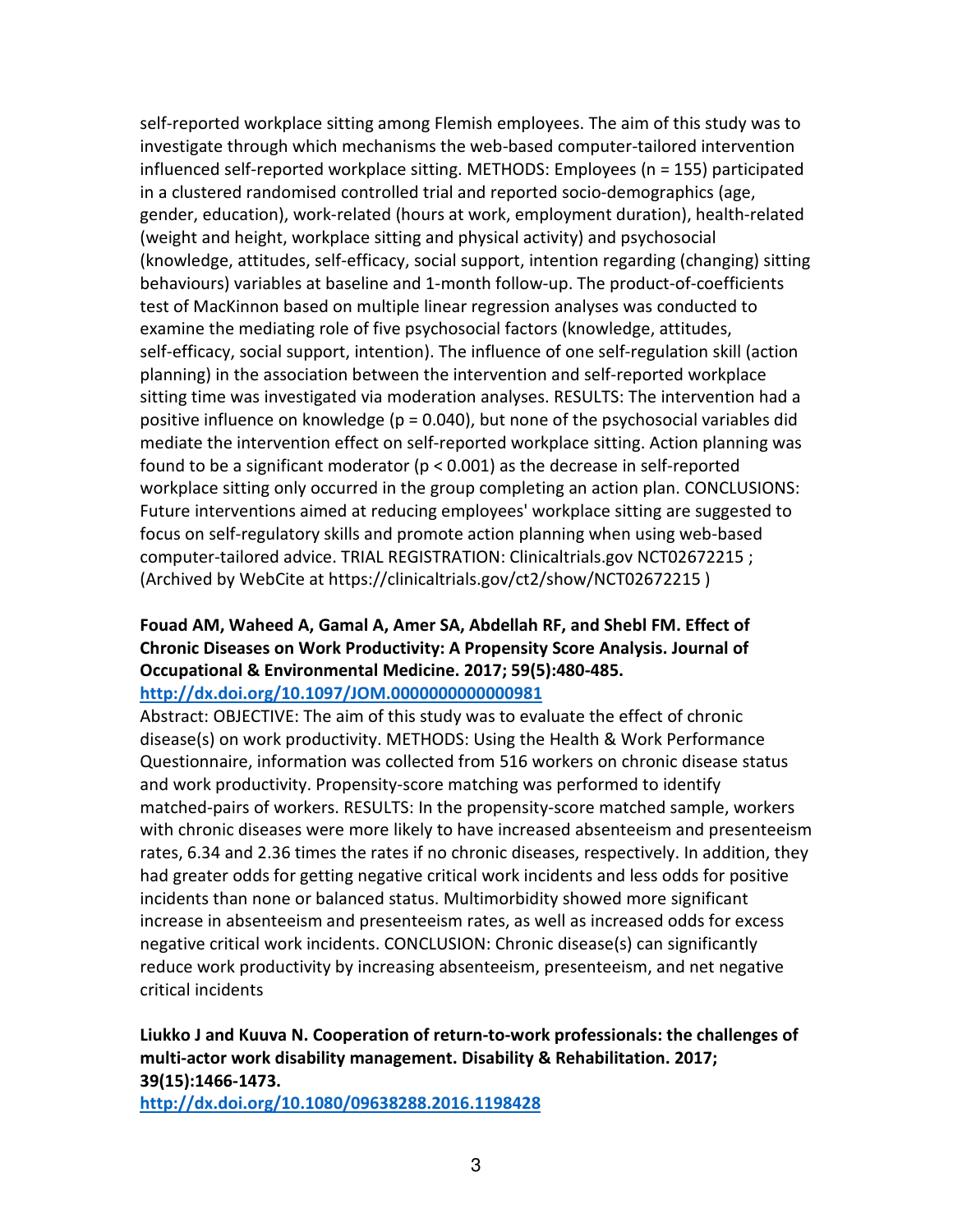Abstract: PURPOSE: This article explores which concrete factors hinder or facilitate the cooperation of return-to-work (RTW) professionals in a complex system of multiple stakeholders. METHOD: The empirical material consists of in-depth interviews with 24 RTW professionals from various organizations involved in work disability management in Finland. The interviews were analyzed using thematic content analysis. RESULTS: The study revealed several kinds of challenges in the cooperation of the professionals. These were related to two partly interrelated themes: communication and distribution of responsibility. The most difficult problems were connected to the cooperation between public employment offices and other stakeholders. However, the study distinguished notable regional differences depending primarily on the scale of the local network. The main areas of improvement proposed by the interviewees were related to better networking of case managers and expansion of expertise. CONCLUSIONS: The article argues for the importance of systematic networking and stresses the role of public employment services in the multi-actor management of work disabilities. The article contributes to existing work disability case management models by suggesting the employment administration system as an important component in addition to health care, workplace and insurance systems. The study also highlights the need for expansion of expertise in the field. Implications for Rehabilitation Cooperation between RTW professionals in public employment offices and other organizations involved in work disability management was considered inadequate. In order to improve the cooperation of RTW professionals, the stakeholders need to create more systematic ways of communication and networking with professionals in other organizations. There is a need to expand the expertise in work disability management and rehabilitation, partly by increasing the role of other professionals than physicians

## **McClure LA, LeBlanc WG, Fernandez CA, Fleming LE, Lee DJ, Moore KJ, and Caban-Martinez AJ. Green Collar Workers: An Emerging Workforce in the Environmental Sector. Journal of Occupational & Environmental Medicine. 2017; 59(5):440-445.**

#### **http://dx.doi.org/10.1097/JOM.0000000000000986**

Abstract: OBJECTIVE: We describe the socio-demographic, occupational, and health characteristics of "green collar" workers, a vital and emerging workforce in energy-efficiency and sustainability. METHODS: We linked data from the 2004 to 2012 National Health Interview Surveys (NHIS) and US Occupational Information Network (O\*NET). Descriptive and logistic regression analyses were conducted using green collar worker status as the outcome (n = 143,346). RESULTS: Green collar workers are more likely than non-green workers to be men, age 25 to 64 years, obese, and with less than or equal to high school (HS) education. They are less likely to be racial/ethnic minorities and employed in small companies or government jobs. CONCLUSIONS: Green collar workers have a distinct socio-demographic and occupational profile, and this workforce deserves active surveillance to protect its workers' safety. The NHIS-O\*NET linkage represents a valuable resource to further identify the unique exposures and characteristics of this occupational sector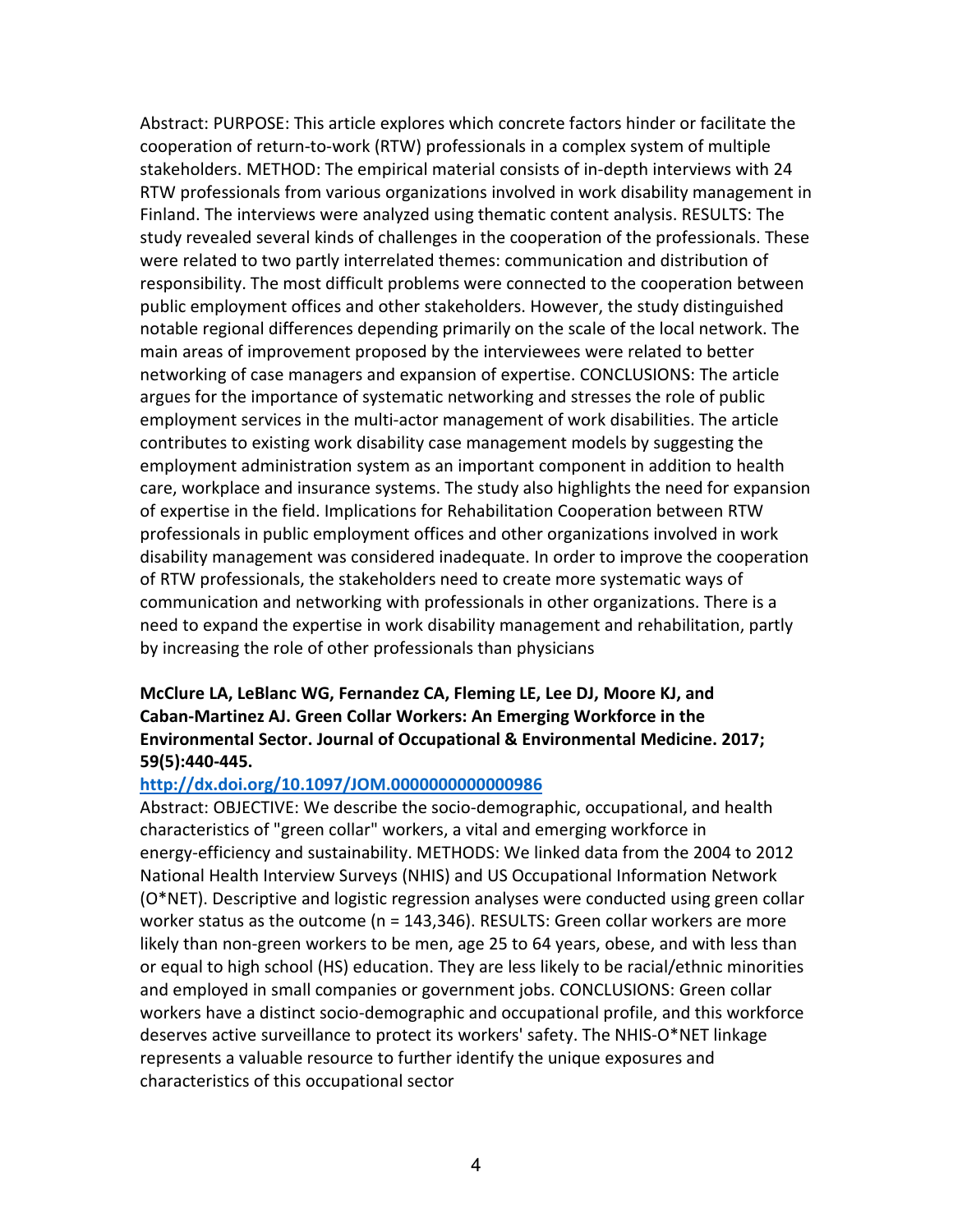**Rothmore P, Aylward P, Gray J, and Karnon J. A long-term evaluation of the stage of change approach and compensable injury outcomes - a cluster-randomised trial. Ergonomics. 2017; 60(5):628-635.** 

### **http://dx.doi.org/10.1080/00140139.2016.1199816**

Abstract: This study investigated the long-term injury outcomes for workers in companies from a range of industries which had been randomly allocated to receive ergonomics interventions tailored according to the stage of change (SOC) approach or standard ergonomics advice. Differences in compensable injury outcomes between the groups were analysed using logistic regression models. Questionnaire results from face-to-face interviews to assess musculoskeletal pain and discomfort (MSPD), job satisfaction and other factors were also analysed. Although not significant at the 0.05 level, after adjusting for workgroup clustering, workers in receipt of tailored advice were 55% (OR = 0.45, 95% CI = 0.19-1.08) less likely to report a compensable injury than those in receipt of standard ergonomics advice. Workload, job satisfaction and MSPD were significantly correlated with injury outcomes. The observed outcomes support the potential value of the SOC approach, as well as highlighting the need to consider workload, job satisfaction and MSPD when planning injury prevention programmes. Practitioner Summary: This study investigated compensable injury outcomes for workers who had received ergonomics advice tailored according to the stage of change (SOC) approach compared with standard ergonomics advice. The results support the potential value of the SOC approach and highlight the need to consider workload, job satisfaction and musculoskeletal pain and discomfort when planning injury prevention interventions

## **Schoenfisch A, Dement J, Stankevitz K, and Ostbye T. The Relationship Between BMI and Work-Related Musculoskeletal (MSK) Injury Rates is Modified by Job-Associated Level of MSK Injury Risk. Journal of Occupational & Environmental Medicine. 2017; 59(5):425-433.**

## **http://dx.doi.org/10.1097/JOM.0000000000000982**

Abstract: OBJECTIVE: The aim of this study was to examine the relationship between body mass index (BMI) and occupational musculoskeletal (MSK) injury rates, and the statistical interaction between BMI and occupational exposure to MSK hazards (measured by level of MSK injury risk based on job category). METHODS: Using 17 years of data from 38,214 university and health system employees, multivariate Poisson regression modeled the interaction between BMI and MSK injury risk on injury rates. RESULTS: A significant interaction between BMI and MSK injury risk was observed. Although the effect of BMI was strongest for 'low' MSK injury risk occupations, absolute MSK injury rates for 'mid'/'high' MSK injury risk occupations remained larger. CONCLUSIONS: To address the occupational MSK injury burden, initiatives focused on optimal measures of workers' BMI are important but should not be prioritized over (or used in lieu of) interventions targeting job-specific MSK injury hazards

### **Soltysik BK, Kroc L, Piglowska M, Guligowska A, Smigielski J, and Kostka T. An Evaluation of the Work and Life Conditions and the Quality of Life in 60 to 65 Year-Old**